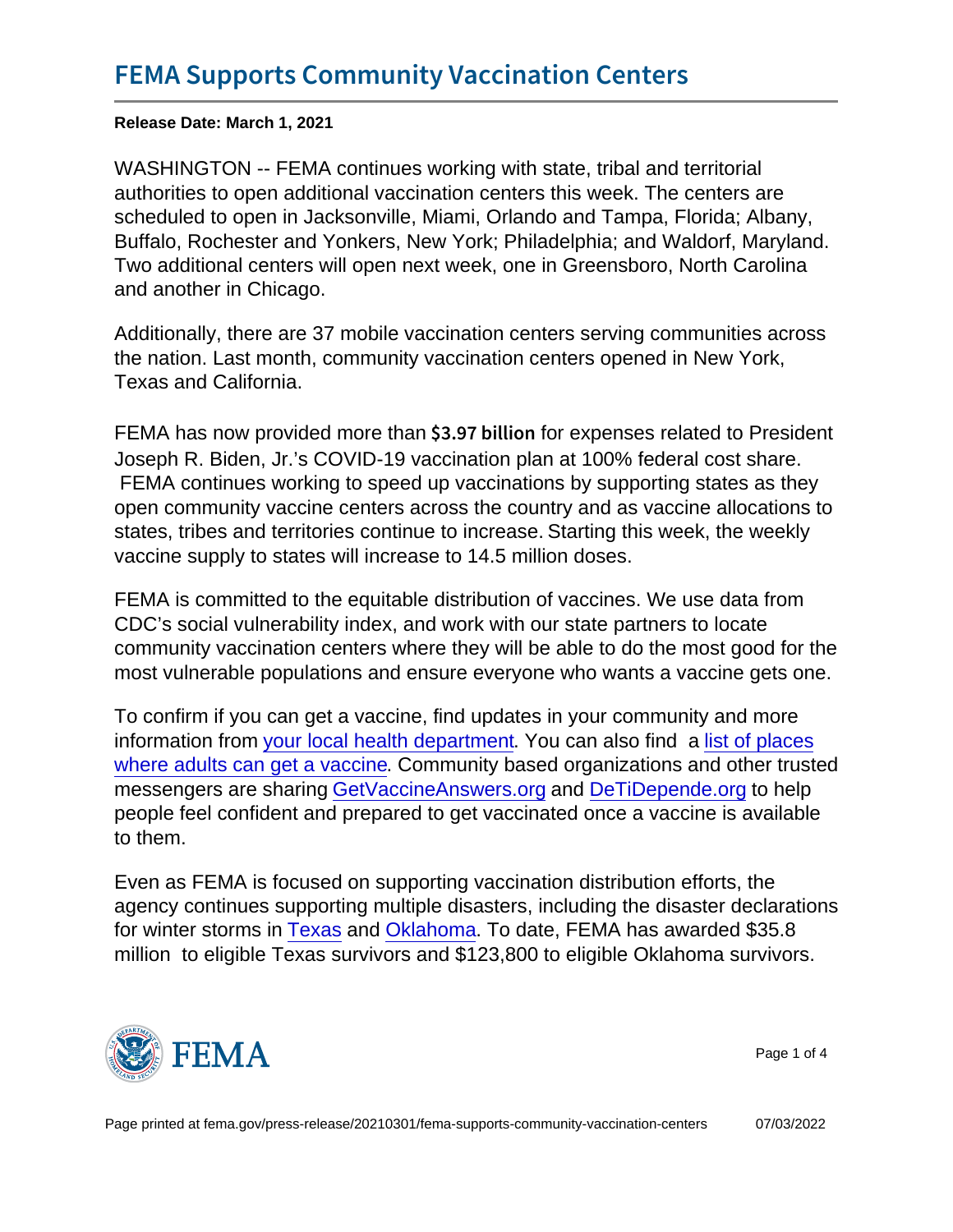This assistance can help with temporary housing and home repairs and other resources to help eligible individuals and business owners start the recovery process.

## FEMA and Other Federal Agencies Are Supporting Vaccinat

FEMA has now deployed 1,938 staff across the nation to support the vaccination mission. On Feb. 5, DHS Secretary Alejandro Mayorkas activated the [DHS Surge](https://youtu.be/0ByY1lQkKpQ) [Capacity Force](https://youtu.be/0ByY1lQkKpQ) for vaccination support operations. The surge force is composed of federal employees from other federal agencies to augment FEMA's workforce. Two surge members are in Dover, Delaware and 43 are in New Jersey to support vaccination efforts. Forty additional surge members are en route to Illinois and other areas of the country.

FEMA published a [Community Vaccination Centers Playbook](https://www.fema.gov/sites/default/files/documents/fema_community-vaccination-centers_playbook.pdf) that establishes guidance for providing federal support to state, tribal and territorial community vaccination centers. Playbook information includes interagency coordination, resource support, facility setup and other requirements for consideration.

The U.S. Army Corps of Engineers is supporting future planning for community vaccination centers using their subject matter experts, alongside FEMA and state assessments teams, assessing potential new center locations and providing contracting capability to establish new centers.

The U.S. National Guard Bureau is providing 1,198 vaccinators to 409 vaccination centers. Additionally, 2,332 interagency vaccinators have deployed to 11 states, two tribes and one territory. The U.S. Coast Guard deployed 34 members to Hawaii, New Jersey and Oklahoma to support vaccination services. Department of Defense Vaccine Support teams are in California, New Jersey, New York and Texas. Additional teams are scheduled to arrive in Florida, Pennsylvania and the U.S. Virgin Islands next week.

## Ensuring Equitable Vaccine Access

FEMA has civil rights advisors and disability integration specialists in each of FEMA's regions to advise state, local, tribal and territorial governments and other partners. Additional disability integration advisors and civil rights advisors are deploying to support these efforts.



Page 2 of 4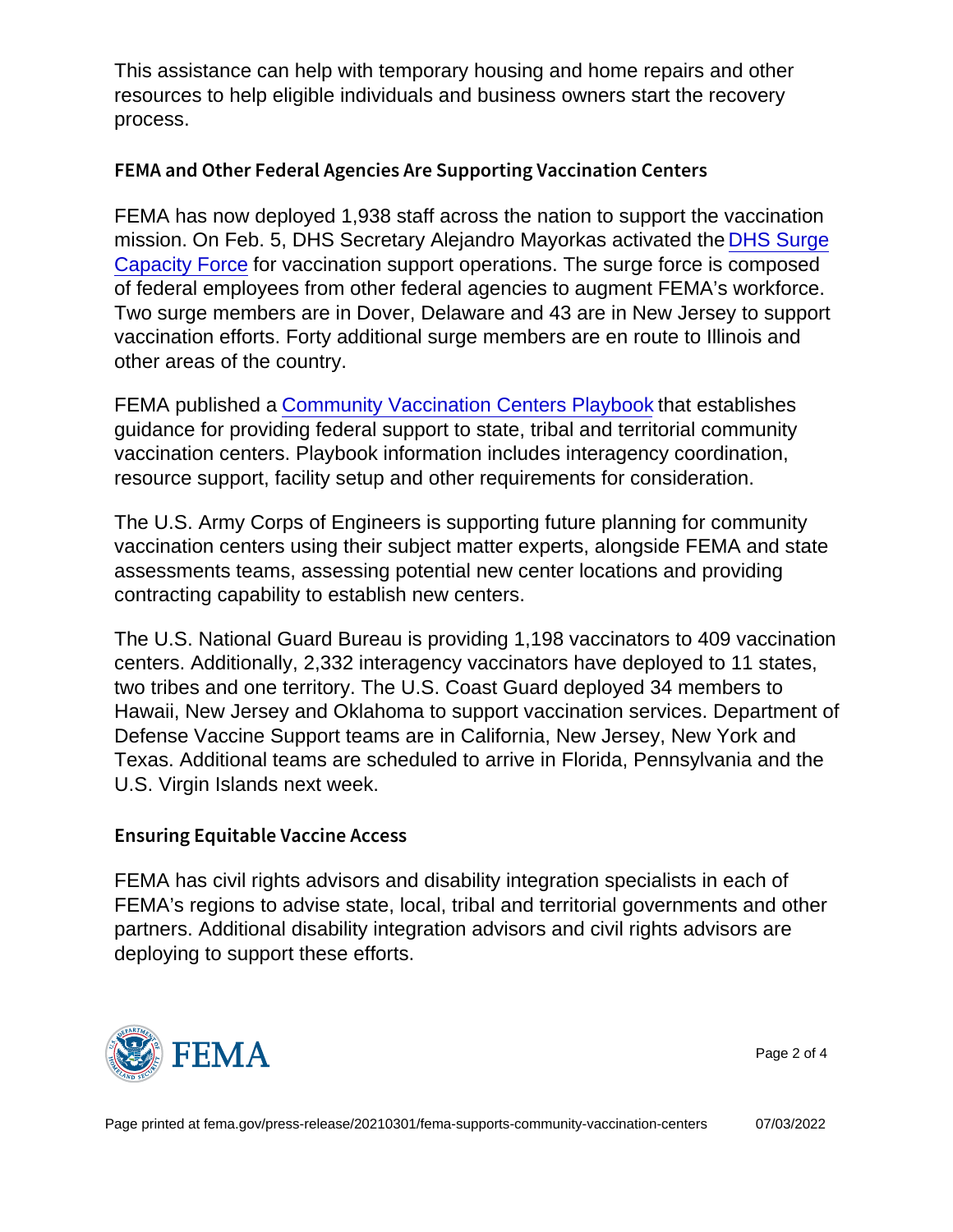FEMA established a Civil Rights Advisory Group to proactively consider and promptly resolve civil rights concerns and help ensure equity in the allocation of scarce resources, including future vaccine allocation. FEMA published ["Ensuring](https://www.fema.gov/blog/fema-takes-action-ensure-equity-vaccine-distribution) [Equitable Vaccine Access"](https://www.fema.gov/blog/fema-takes-action-ensure-equity-vaccine-distribution) to define FEMA's commitment to equity and describe the Civil Rights Advisory Group.

FEMA developed a [Civil Rights Checklist](https://www.fema.gov/sites/default/files/documents/fema_civil-rights-covid-19_vaccine_checklist_02-11-2021.pdf) to assist state, tribal and territorial partners in understanding and fulfilling their obligations to provide access to vaccine-related programs, activities and services in a nondiscriminatory manner. The agency is also coordinating translation and interpretation services.

## Community Vaccination Center Pilot Partnerships

FEMA, in coordination with CDC and other federal partners, has developed tailorable packages to support establishment of community vaccination centers in partnership with states, local, tribal and territorial governments.

The centers FEMA is piloting in locations such as California, New York and Texas are selected based on data analysis, including the CDC's Social Vulnerability Index and other Census data as well as input from our state and local partners. Input also includes localized considerations such as the existing deployment of resources and feedback from state public health experts.

## Additional Vaccination Programs

Standard vaccine delivery for state allocations has increased week-over-week. As the federal government works to increase the supply of vaccine to jurisdictions, FEMA is taking steps to build the infrastructure so it can adapt when vaccine supply is more readily available.

In addition to community vaccination centers, federally allocated vaccines continue to be administered across the country via:

- The Federal Retail Pharmacy Program, which is a partnership between the federal government, states and territories, and national and independent pharmacy networks across the United States.
- Federally Qualified Health Centers such as community health centers.



Page 3 of 4